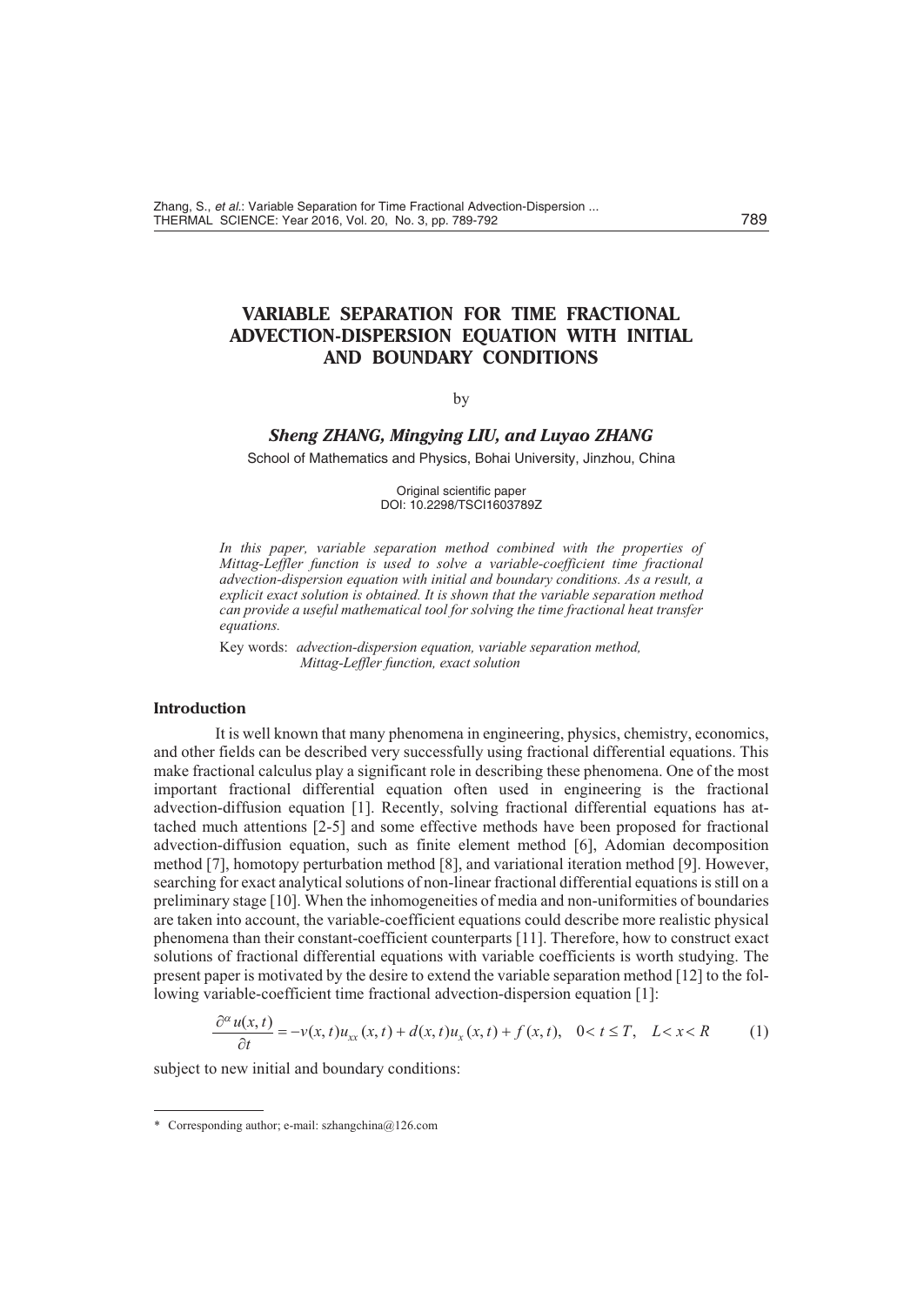$u(x,0)$  0, L x R  $(2)$ 

$$
u(L, t) \quad 0, \quad u(x, 0) \quad 0, \quad u_t(R, t) \quad \varphi(t) \tag{3}
$$

where  $0 < \alpha$  1 is a parameter describing the fractional derivative in the Caputo sense, v, d 0, *i. e.*, liquid is from left to right. The Caputo's fractional derivative is defined [13]:

$$
\frac{\partial^{\alpha} u(x,t)}{\partial t^{\alpha}} \frac{1}{\Gamma(m-\alpha)} \int_{0}^{t} (t-\tau)^{m-\alpha-1} \frac{\partial^{m} u(x,\tau)}{\partial \tau^{m}} d\tau
$$
\n(4)

for  $m-1 < \alpha$  m, m  $N, x > 0$ . In this paper, some properties of the Caputo time-fractional derivative are used:

$$
D_t^{\alpha}[\lambda f(t) \quad \mu g(t)] \quad \lambda D_t^{\alpha} f(t) \quad \mu D_t^{\alpha} g(t) \tag{5}
$$

$$
D_t^{\alpha} t^{\gamma} = \frac{\Gamma(\gamma - 1)}{\Gamma(\gamma - \alpha - 1)} t^{\gamma - \alpha}, \quad \gamma = 0 \tag{6}
$$

$$
D_t^{\alpha} E_{\alpha} (qt^{\alpha}) \quad qE_{\alpha} (t^{\alpha}) \tag{7}
$$

where  $\lambda, \mu$ , and q are constants or functions independent of t,  $E_{\alpha}(\cdot)$  – the Mittag-Leffler function defined by:  $\overline{L}$ 

$$
E_{\alpha}(z) \qquad \frac{z^{\kappa}}{k \quad 0} \overline{\Gamma(1 - k\alpha)} \tag{8}
$$

#### **Exact solutions**

Here, we use the variable separation method  $[12]$  to solve eq.  $(1)$ . To begin with, we take a transformation:

$$
u \t g(t)w(x), \t f(x,t) \t f(t)w(x) \t(9)
$$

then eq.  $(1)$  is converted into:

$$
\frac{\partial^{\alpha} [g(t)w(x)]}{\partial t^{\alpha}} \qquad v(x,t)g(t)w(x) \quad d(x,t)w(x) \qquad f(t)w(x) \tag{10}
$$

Further supposing that:

$$
\frac{\partial^{\alpha} [g(t)w(x)]}{\partial t^{\alpha}} f(t)w(x) \quad 0 \tag{11}
$$

then we get a solution of eq.  $(11)$ :

$$
g(t) \quad \frac{A}{\Gamma(\alpha)} t^{\alpha-1} \quad \stackrel{\infty}{\longrightarrow} \frac{f^{(k)}(0)}{\Gamma(1-k-\alpha)} t^{k-\alpha}, \quad 0 \quad t \quad d \quad T \tag{12}
$$

Here  $f(t)$  is supposed can be expanded in Taylor series:

$$
f(t) = \sum_{k=0}^{\infty} \frac{f^{(k)}(0)}{k!} t^k
$$
 (13)

The  $g(t)$  has the initial condition  $D_t^{\alpha-1}g(t)|_{t=0} = A$  and converges for  $0 \le t \le d$ ,  $D_t^{\alpha-1}$  - the Caputo fractional derivative operator,  $A - a$  constant, and  $d -$  the radius of convergence. Under the previous assumptions, eq.  $(10)$  is reduced to:

$$
[ v(x, t)w(x) d(x, t)w(x)]g(t) 0
$$
 (14)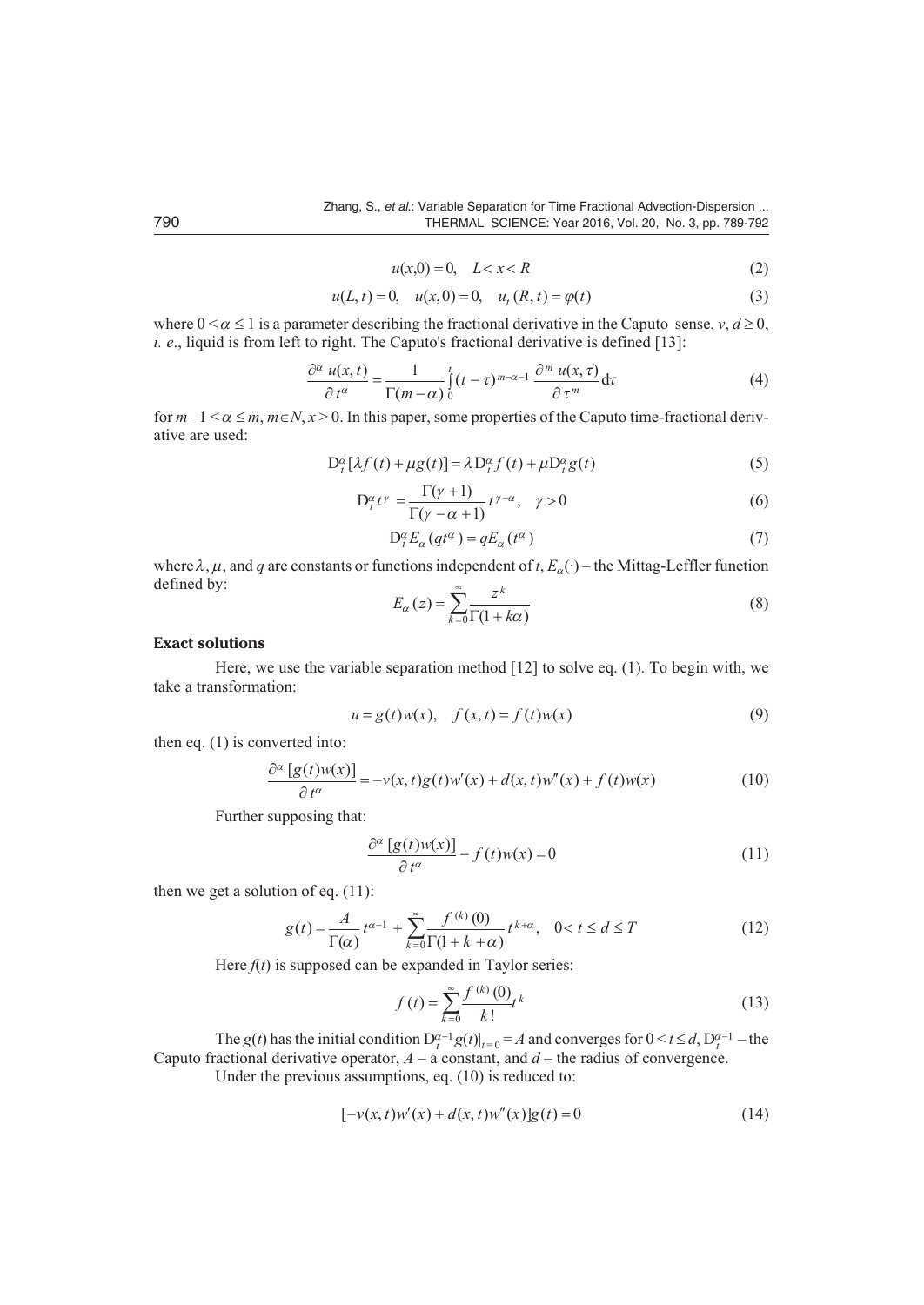Solving eq. (14), we have:

$$
w(x) = \begin{cases} \frac{x}{e^L} \frac{v(s,t)}{d(s,t)} ds & c_1 \\ \frac{1}{e^L} \frac{d^2(s,t)}{ds^2} & \text{if } c_2 \end{cases} \tag{15}
$$

and hence obtain an exact solution of eq. (1):

$$
u \quad \frac{A}{\Gamma(\alpha)} t^{\alpha} \quad \int_{k}^{\infty} \frac{f^{(k)}(0)}{\Gamma(1 - k - \alpha)} t^{k - \alpha} \quad \int_{L}^{x - \frac{x - y(s, t)}{\alpha(s, t)} ds} c_1 dx \quad c_2 \tag{16}
$$

where the constants A,  $c_1$ ,  $c_2$ , and the function  $f(t)$  are determined by eqs. (2) and (3).

#### **Example**

Here, we further determine solution (16) through the example:

 $\iota$ 

$$
D_t^{\alpha} u \quad \sinh(x \quad t) u_{xx} \quad \sinh(x \quad t) u_x \quad e^t \quad \frac{1}{\Gamma(\alpha)} t^{\alpha-1} \quad \int_{-k}^{\infty} \frac{1}{\alpha \Gamma(1 - k - \alpha)} t^{k - \alpha} \tag{17}
$$

subject to the initial and boundary conditions:

$$
u(x,0) \quad 0, \quad 0 \quad t \quad 1, \quad 0 \quad x \quad 2 \tag{19}
$$

$$
(0, t) \quad 0, \quad u(x, 0) \quad 0, \quad D_t^{\alpha} u(2, t) \quad (t^{-1} \quad e^t)(e^2 \quad 1) \tag{20}
$$

In this case, it is easy to see:

$$
f(t) et
$$
,  $w(x) ex$  1,  $c1$  0,  $c2$  0 (21)

and that eq.  $(1)$  has a solution in the form:

 $\overline{u}$ 

$$
u \quad \frac{1}{\Gamma(\alpha)} t^{\alpha - 1} \quad \int_{k=0}^{\infty} \frac{1}{\Gamma(k - \alpha - 1)} t^{k - \alpha} \quad (\mathrm{e}^x - 1) \tag{22}
$$

When we set  $= 1$ , solution (22) becomes:

$$
u \quad e^t \left( e^x \quad 1 \right) \tag{23}
$$

#### **Acknowledgment**

This work was supported by the Natural Science Foundation of China (11547005), the PhD Start-up Funds of Liaoning Province of China (20141137) and Bohai University (bsqd2013025), and the Liaoning BaiQianWan Talents Program (2013921055).

#### **References**

- [1] Parvizi, M., et al., Numerical Solution of Fractional Advection-Diffusion Equation with a Non-Linear Source Term, Numerical Algorithms, 68 (2015), 3, pp. 601-629
- [2] Khan, H., et al., Existence and Uniqueness Results for Coupled System of Fractional q-Difference Equations with Boundary Conditions, Journal of Computational Complexity and Applications, 1 (2015), 2, pp. 79-88
- [3] Yang, X. J., et al., Fractal Boundary Value Problems for Integral and Differential with Local Fractional Operators, Thermal Science, 19 (2015), 3, pp. 959-966
- [4] Das, S., Kumar, R., Fractional Diffusion Equations in the Presence of Reaction Terms, Journal of Computational Complexity and Applications, 1 (2015), 1, pp. 15-21
- [5] Wu, G. C., et al., Lattice Fractional Diffusion Equation in Terms of a Riesz-Caputa Difference, Physica A, 438 (2015), 1, pp. 283-287
- [6] Huang, F., et al., The Fundamental Solution of the Space-Time Fractional Advection-Dispersion Equation, Journal of Computational and Applied Mathematics, 18 (2005), 1-2, pp. 339-350